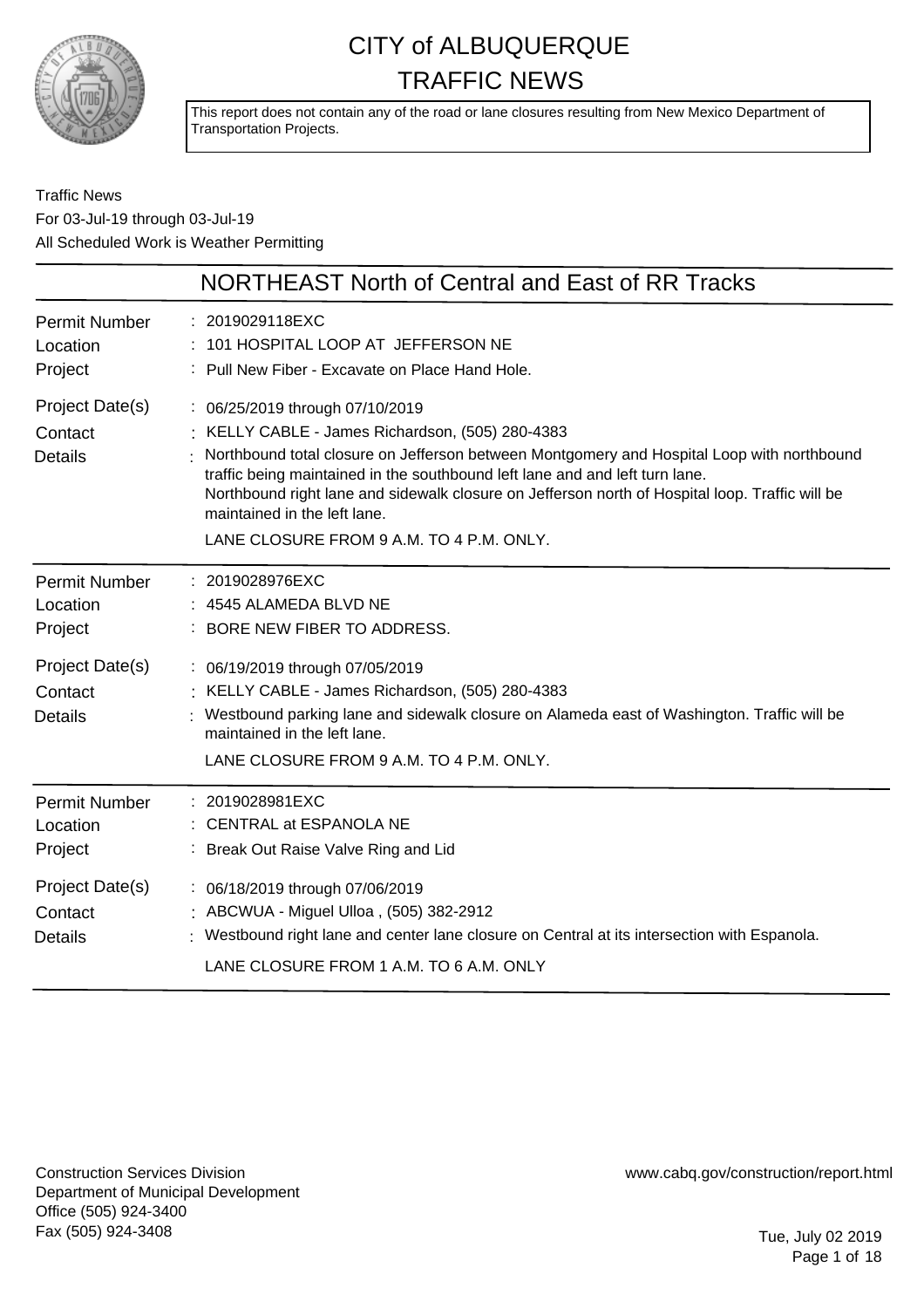

This report does not contain any of the road or lane closures resulting from New Mexico Department of Transportation Projects.

Traffic News For 03-Jul-19 through 03-Jul-19 All Scheduled Work is Weather Permitting

|                                              | NORTHEAST North of Central and East of RR Tracks                                                                                                                                                                                                                                                                                                                           |
|----------------------------------------------|----------------------------------------------------------------------------------------------------------------------------------------------------------------------------------------------------------------------------------------------------------------------------------------------------------------------------------------------------------------------------|
| <b>Permit Number</b><br>Location<br>Project  | : 2019029272EXC<br><b>CENTRAL and CARLISLE NE</b><br>: Install Wall Sign for NM United.                                                                                                                                                                                                                                                                                    |
| Project Date(s)<br>Contact<br><b>Details</b> | : 07/03/2019 through 07/03/2019<br>: EPNM INC Pat Dalen, (505) 401-6382<br>Eastbound right turn lane closure on Central and west of Carlisle. Traffic will be maintained in<br>the through lane.<br>Southbound parking lane and sidewalk closure on Carlisle south of Central. Traffic will be<br>maintained in the left lane.<br>LANE CLOSURE FROM 9 A.M. TO 4 P.M. ONLY. |
| <b>Permit Number</b><br>Location<br>Project  | 2019029008EXC<br><b>CENTRAL and TRAMWAY NE</b><br>: Break out Raise Valve Ring and Lid.                                                                                                                                                                                                                                                                                    |
| Project Date(s)<br>Contact<br><b>Details</b> | : 06/20/2019 through 07/08/2019<br>: ABCWUA - Conrad Ayon, (505) 917-3093<br>Eastbound right lane and center lane closure with eastbound traffic being maintained in the<br>outside left turn lane on Central west of Tramway.<br>Southbound through lane closure on Tramway north of Central.<br>LANE CLOSURE FROM 9 A.M. TO 4 P.M. ONLY.                                 |
| <b>Permit Number</b><br>Location<br>Project  | : 2019029277EXC<br><b>CONSTITUTION and LAFAYETTE NE</b>                                                                                                                                                                                                                                                                                                                    |
| Project Date(s)<br>Contact<br><b>Details</b> | : 07/03/2019 through 07/17/2019<br>ABCWUA - Conrad Ayon, (505) 917-3093<br>Westbound total closure on Constitution at its intersection with Lafayette.<br>Southbound total closure on Lafayette north of Constitution.<br>Construction permitted between 6AM and 10PM. Closures are continuous until construction is<br>complete<br>Follow detour                          |

Construction Services Division Department of Municipal Development Office (505) 924-3400 Fax (505) 924-3408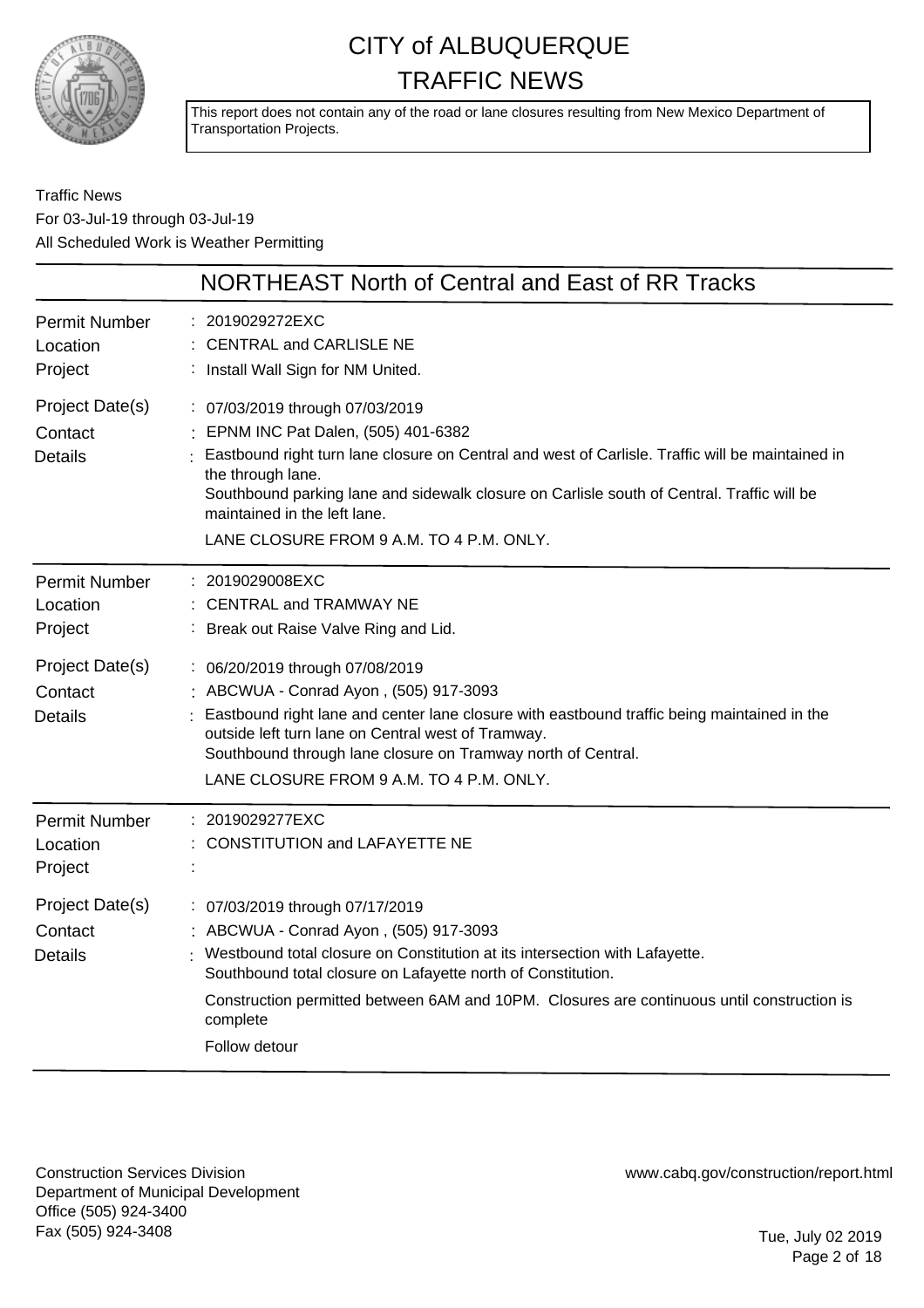

This report does not contain any of the road or lane closures resulting from New Mexico Department of Transportation Projects.

### Traffic News For 03-Jul-19 through 03-Jul-19 All Scheduled Work is Weather Permitting

|                                              | NORTHEAST North of Central and East of RR Tracks                                                                                                                                                                                                                                                                               |
|----------------------------------------------|--------------------------------------------------------------------------------------------------------------------------------------------------------------------------------------------------------------------------------------------------------------------------------------------------------------------------------|
| Permit Number                                | : 2019027609EXC                                                                                                                                                                                                                                                                                                                |
| Location                                     | 6301 EAGLE ROCK AVE NE                                                                                                                                                                                                                                                                                                         |
| Project                                      | : Road Closure to Direct Incoming and Outbound Traffic - 1 YEAR PERMIT.                                                                                                                                                                                                                                                        |
| Project Date(s)                              | : 04/09/2019 through 04/09/2020                                                                                                                                                                                                                                                                                                |
| Contact                                      | : COA - Joaquin Rimbert - SOLID WASTE, (505) 261-3347                                                                                                                                                                                                                                                                          |
| <b>Details</b>                               | : Total closure on Eagle Rock Ave. at Eagle Rock Convenience Center east of San Pedro.                                                                                                                                                                                                                                         |
| <b>Permit Number</b>                         | $: 2019029204$ EXC                                                                                                                                                                                                                                                                                                             |
| Location                                     | : 6705 EAGLE ROCK AVE NE                                                                                                                                                                                                                                                                                                       |
| Project                                      | : Dig Up and Install Handhole5                                                                                                                                                                                                                                                                                                 |
| Project Date(s)<br>Contact<br><b>Details</b> | : 07/01/2019 through 07/03/2019<br>: ADB Companies - Dave Drury, (954) 515-2034<br>Southbound parking lane and sidewalk closure on southbound San Pedro Dr. between Alameda<br>PI and Eagle Rock Ave., and east and westbound Eagle Rock Ave between San Pedro Dr.<br>Obsidian St.<br>LANE CLOSURE FROM 6 A.M. to 10 P.M. ONLY |
| Permit Number                                | : 2019029110EXC                                                                                                                                                                                                                                                                                                                |
| Location                                     | 1501 ESPANOLA ST NE                                                                                                                                                                                                                                                                                                            |
| Project                                      | <b>EMERGENCY MAIN LEAK.</b>                                                                                                                                                                                                                                                                                                    |
| Project Date(s)<br>Contact<br><b>Details</b> | : 06/18/2019 through 07/18/2019<br>: ABCWUA - Robert Santillanes, (505) 289-3548<br>: Emergency utility work. Various lanes closed and potential sidewalk closures. Seek alternate<br>route.<br>Construction permitted between 6AM and 10PM. Closures are continuous until construction is<br>complete                         |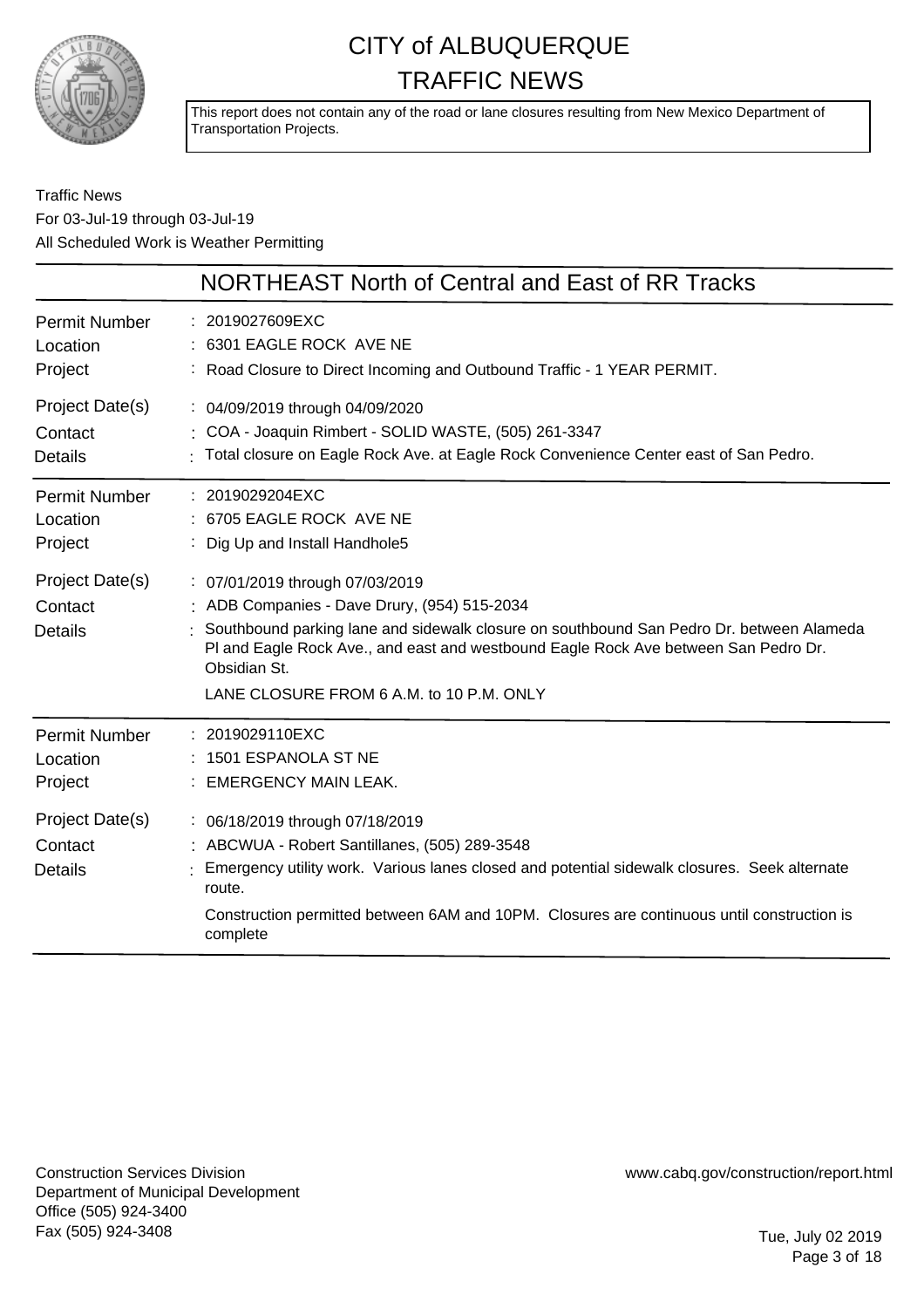

This report does not contain any of the road or lane closures resulting from New Mexico Department of Transportation Projects.

### Traffic News For 03-Jul-19 through 03-Jul-19 All Scheduled Work is Weather Permitting

|                                                                                      | <b>NORTHEAST North of Central and East of RR Tracks</b>                                                                                                                                                                                                                                                                                                                    |
|--------------------------------------------------------------------------------------|----------------------------------------------------------------------------------------------------------------------------------------------------------------------------------------------------------------------------------------------------------------------------------------------------------------------------------------------------------------------------|
| <b>Permit Number</b><br>Location<br>Project                                          | : 2019029242EXC<br>: 5850 EUBANK NE<br>: Hydrant replacement sidewalk removal.                                                                                                                                                                                                                                                                                             |
| Project Date(s)<br>Contact<br><b>Details</b>                                         | : 06/27/2019 through 07/05/2019<br>: ABCWUA - Jerry Sanchez, (505) 289-3585<br>Northbound right lane and sidewalk closure on Eubank between Layton and Juan Tabo. Traffic<br>will be maintained in the left lane.<br>LANE CLOSURE FROM 9 A.M. TO 4 P.M. ONLY.                                                                                                              |
| Permit Number<br>Location<br>Project<br>Project Date(s)<br>Contact<br><b>Details</b> | : 2019029201EXC<br>: INDIAN SCHOOL From EUBANK NE To JUAN TABO NE<br>: Place Fiber Optic Cable<br>: 06/26/2019 through 07/08/2019<br>: ADB Companies - Dave Drury, (954) 515-2034<br>Mobile eastbound right lane and sidewalk closure on Indian School Rd. between Eubank Blvd<br>and Juan Tabo Blyd. EB traffic will shift to the center turn lane and various locations. |
| <b>Permit Number</b><br>Location<br>Project                                          | LANE CLOSURE FROM 6 A.M. to 10 P.M. ONLY<br>: 2019029127EXC<br>: JEFFERSON and MASTHEAD NE<br>: Access to an existing handhole for splicing purposes.                                                                                                                                                                                                                      |
| Project Date(s)<br>Contact<br><b>Details</b>                                         | : 06/26/2019 through 07/05/2019<br>Kelly Cable - Jason Jubert, (505) 235-5972<br>Northbound right lane and sidewalk closure on Jefferson north of Masthead. Traffic will be<br>maintained in the left lane.<br>LANE CLOSURE FROM 9 A.M. TO 4 P.M. ONLY.                                                                                                                    |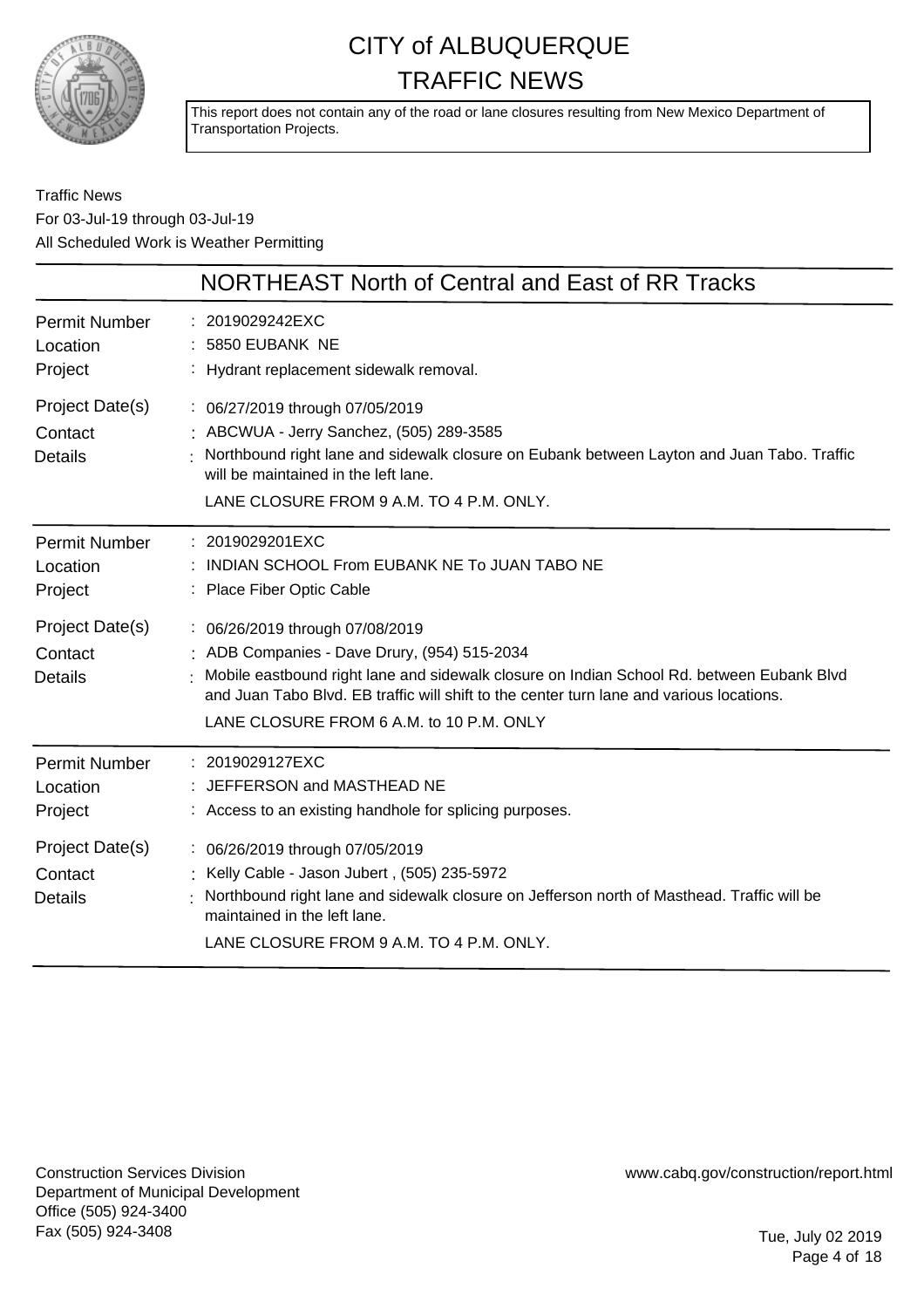

This report does not contain any of the road or lane closures resulting from New Mexico Department of Transportation Projects.

### Traffic News For 03-Jul-19 through 03-Jul-19 All Scheduled Work is Weather Permitting

|                                              | NORTHEAST North of Central and East of RR Tracks                                                                                                                                                                                                                                                                                                                             |
|----------------------------------------------|------------------------------------------------------------------------------------------------------------------------------------------------------------------------------------------------------------------------------------------------------------------------------------------------------------------------------------------------------------------------------|
| <b>Permit Number</b><br>Location<br>Project  | : 2019029125EXC<br>: JEFFERSON and SUN NE<br>: Access to an existing manhole for splicing purposes.                                                                                                                                                                                                                                                                          |
| Project Date(s)<br>Contact<br><b>Details</b> | : 06/26/2019 through 07/05/2019<br>: Kelly Cable - Jason Jubert, (505) 235-5972<br>Northbound and Southbound shoulder closure only on Jefferson north of Sun.<br>LANE CLOSURE FROM 9 A.M. TO 4 P.M. ONLY.                                                                                                                                                                    |
| <b>Permit Number</b><br>Location<br>Project  | : 2019029101EXC<br>: 4727 JUAN TABO NE<br>: Hydrant Replacment in front of Fire Station.                                                                                                                                                                                                                                                                                     |
| Project Date(s)<br>Contact<br><b>Details</b> | : 06/16/2019 through 07/16/2019<br>: ABCWUA - Robert Santillanes, (505) 289-3548<br>Southbound sidewalk closure on Juan Tabo south of Manitoba.<br>Construction permitted between 6AM and 10PM. Closures are continuous until construction is                                                                                                                                |
|                                              | complete<br>Emergency utility work. Various lanes closed and potential sidewalk closures. Seek alternate<br>route.                                                                                                                                                                                                                                                           |
| <b>Permit Number</b><br>Location<br>Project  | $: 2019029004$ EXC<br>: JUAN TABO From COCHITI To SKYLINE<br>: Directional Bore- Install HDPE Conduit                                                                                                                                                                                                                                                                        |
| Project Date(s)<br>Contact<br><b>Details</b> | : 06/24/2019 through 07/03/2019<br>: ADB Companies - Dave Drury, (954) 515-2034<br>Northbound right lane, bike lane, and sidewalk closure on Juan Tabo Blvd between Southern<br>Blvd and Skyline Rd. in 800 ft. intervals. NB traffic will be reduced to two lanes.<br>LANE CLOSURE FROM 6 A.M. to 10 P.M. ONLY<br>WATCH FOR BIKES! BICYCLISTS ARE ALLOWED USE OF FULL LANE. |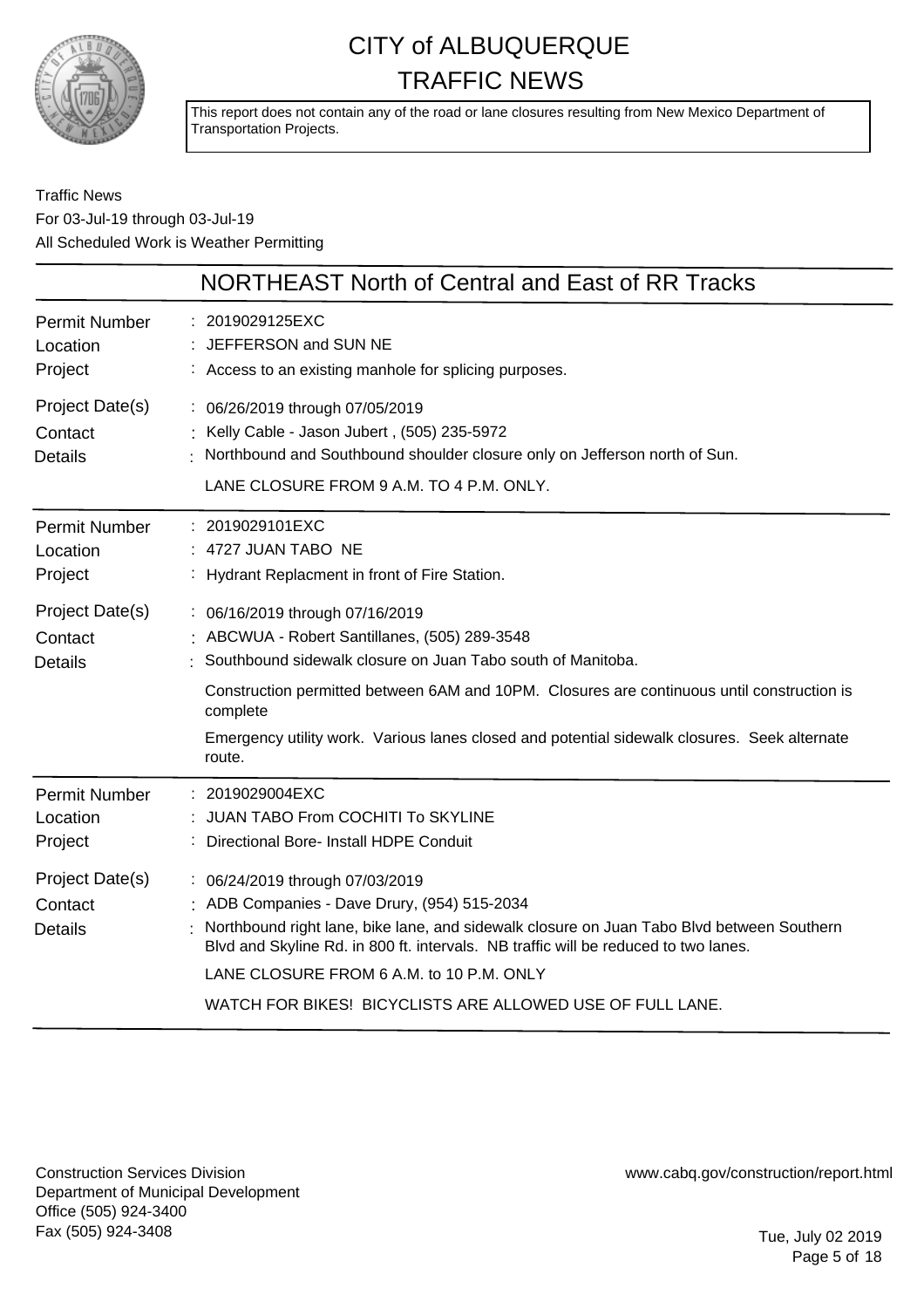

This report does not contain any of the road or lane closures resulting from New Mexico Department of Transportation Projects.

Traffic News For 03-Jul-19 through 03-Jul-19 All Scheduled Work is Weather Permitting

|                                              | NORTHEAST North of Central and East of RR Tracks                                                                                                                                                                                                                                                                                                                                                      |
|----------------------------------------------|-------------------------------------------------------------------------------------------------------------------------------------------------------------------------------------------------------------------------------------------------------------------------------------------------------------------------------------------------------------------------------------------------------|
| <b>Permit Number</b><br>Location<br>Project  | : 2019029241EXC<br>3713 LA HACIENDA PL NE<br><b>EMERGENCY BREAKOUT.</b>                                                                                                                                                                                                                                                                                                                               |
| Project Date(s)<br>Contact<br><b>Details</b> | : 06/25/2019 through 07/25/2019<br>ABCWUA - Robert Santillanes, (505) 289-3548<br>Emergency utility work. Various lanes closed and potential sidewalk closures. Seek alternate<br>route.<br>Westbound sidewalk closure on La Hacienda east of Carlisle.<br>Construction permitted between 6AM and 10PM. Closures are continuous until construction is<br>complete                                     |
| <b>Permit Number</b><br>Location<br>Project  | : 2019028681EXC<br>LOMAS From TURNER To PINNACLE VIEW<br>Grading Sidewalk, Removal and Replacement of Sidewalk, Tree Removal.                                                                                                                                                                                                                                                                         |
| Project Date(s)<br>Contact<br><b>Details</b> | : 05/06/2019 through 08/21/2019<br>HO CONSTRUCTION - Lissette Serrano, (505) 873-0554<br>Northbound right lane and sidewalk closure on Lomas between Truner and Pinnacle View.<br>Traffic will be maintained in the left lane.<br>Work Zone length more than 1600' increment not permitted.<br>Construction permitted between 6AM and 10PM. Closures are continuous until construction is<br>complete |
| <b>Permit Number</b><br>Location<br>Project  | : 2019029313SU<br>8800 MONTGOMERY BLVD NE<br>: PULL NEW FIBER TO ADDRESS NO EXCAVATION                                                                                                                                                                                                                                                                                                                |
| Project Date(s)<br>Contact<br><b>Details</b> | : 07/02/2019 through 07/10/2019<br>: KELLY CABLE - James Richardson, (505) 280-4383<br>Eastbound right lane and sidewalk closure on Montgomery Blvd at General Chennault St. EB<br>traffic will be reduced to two lanes.                                                                                                                                                                              |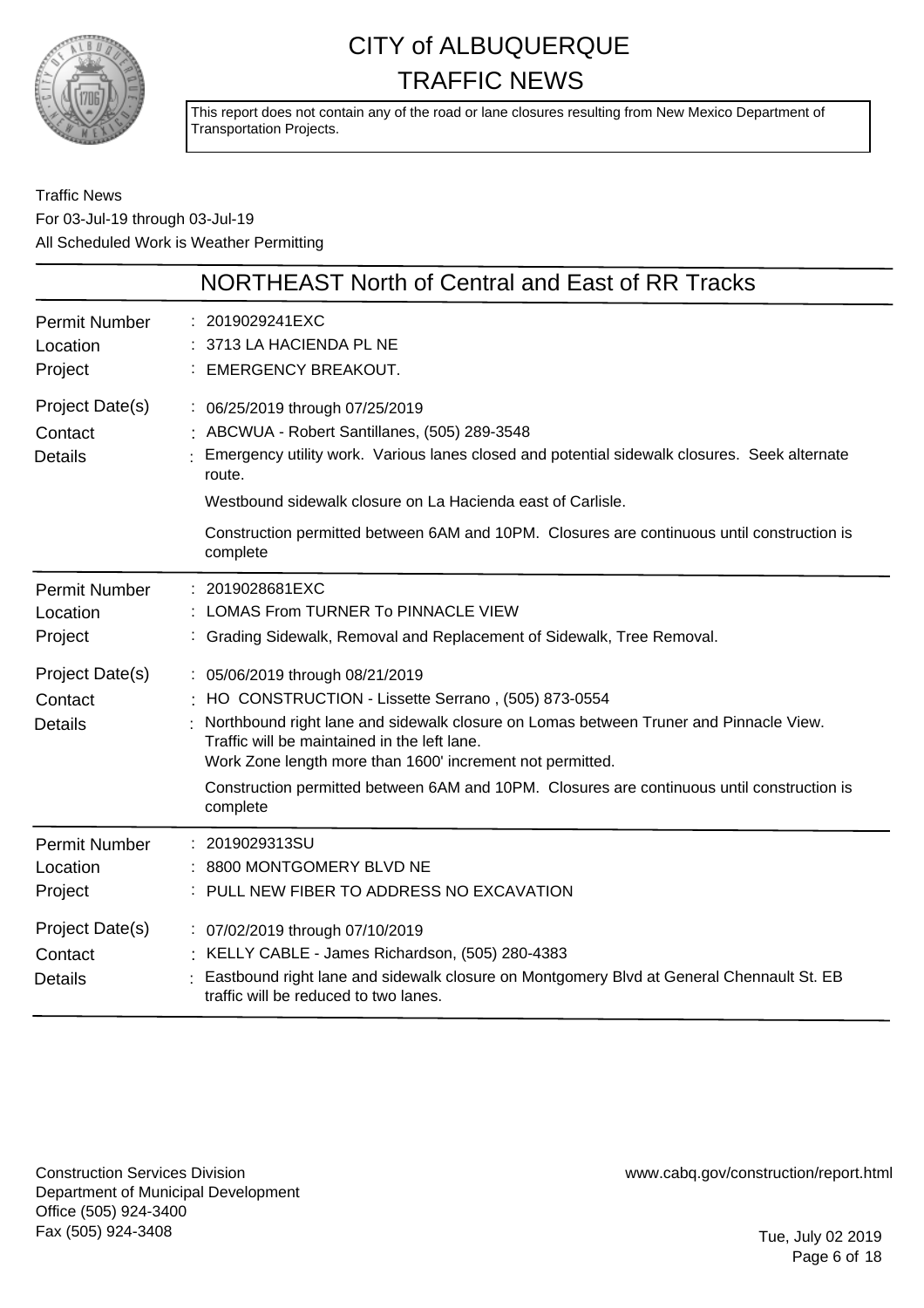

This report does not contain any of the road or lane closures resulting from New Mexico Department of Transportation Projects.

### Traffic News For 03-Jul-19 through 03-Jul-19 All Scheduled Work is Weather Permitting

|                                              | NORTHEAST North of Central and East of RR Tracks                                                                                                                                                                                                                                |
|----------------------------------------------|---------------------------------------------------------------------------------------------------------------------------------------------------------------------------------------------------------------------------------------------------------------------------------|
| <b>Permit Number</b><br>Location<br>Project  | : 2019029106EXC<br>5801 OSUNA RD NE<br>: BORE NEW FIBER TO ADDRESS.                                                                                                                                                                                                             |
| Project Date(s)<br>Contact<br><b>Details</b> | : 06/24/2019 through 07/03/2019<br>: KELLY CABLE - James Richardson, (505) 280-4383<br>Westbound lane, bike lane and sidewalk closure on Osuna east of Seagull. Traffic will be<br>maintained in the center two way left turn lane.<br>LANE CLOSURE FROM 9 A.M. TO 4 P.M. ONLY. |
| <b>Permit Number</b><br>Location<br>Project  | : 2019029286EXC<br>SAN FRANCISCO From SUN To PAN AMERICAN<br>: UG Construction- Directional Bore- Install HDPE conduit.                                                                                                                                                         |
| Project Date(s)<br>Contact<br><b>Details</b> | : 07/01/2019 through 07/06/2019<br>: ADB Companies - Dave Drury, (954) 515-2034<br>Eastbound right lane closure on San Francisco between Jefferson and Pan American Frontage.<br>Traffic will be maintained in the left lane.<br>LANE CLOSURE FROM 9 A.M. TO 4 P.M. ONLY.       |
| <b>Permit Number</b><br>Location<br>Project  | : 2018024120EXC<br>SAN MATEO From MCLEOD To OSUNA<br>: Street Light Pole Replacement for COA                                                                                                                                                                                    |
| Project Date(s)<br>Contact<br><b>Details</b> | : 09/26/2018 through 10/17/2019<br>BIXBY- Chris Perez, (505) 366-4660<br>Mobile street light operation on San Mateo between McLeod and Osuna.<br>LANE CLOSURE FROM 9 A.M. TO 4 P.M. ONLY.                                                                                       |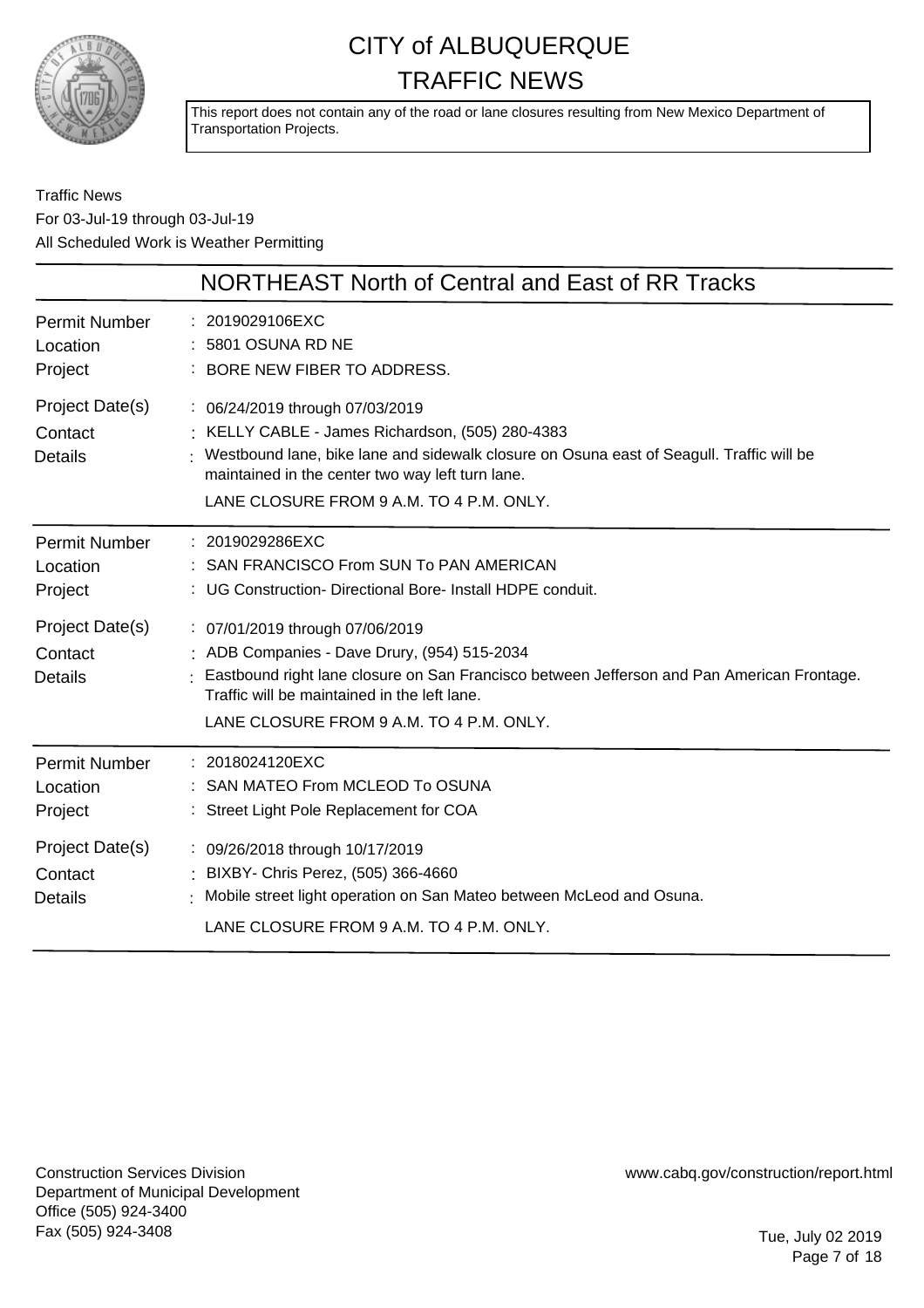

This report does not contain any of the road or lane closures resulting from New Mexico Department of Transportation Projects.

### Traffic News For 03-Jul-19 through 03-Jul-19 All Scheduled Work is Weather Permitting

|                                                                                      | NORTHEAST North of Central and East of RR Tracks                                                                                                                                                                                                                                                                                                                                                                                                                                                                                                                                                                                   |
|--------------------------------------------------------------------------------------|------------------------------------------------------------------------------------------------------------------------------------------------------------------------------------------------------------------------------------------------------------------------------------------------------------------------------------------------------------------------------------------------------------------------------------------------------------------------------------------------------------------------------------------------------------------------------------------------------------------------------------|
| <b>Permit Number</b><br>Location<br>Project                                          | : 2019029048EXC<br>SAN MATEO From PAN AMERICAN To NB FRONTAGE ROAD<br>: Bore New Fiber.                                                                                                                                                                                                                                                                                                                                                                                                                                                                                                                                            |
| Project Date(s)<br>Contact<br><b>Details</b>                                         | : 06/24/2019 through 07/05/2019<br>: KELLY CABLE - James Richardson, (505) 280-4383<br>Northbound right turn lane and sidewalk closure on San Mateo between Pan American and<br>Northbound Frontage Rd. Traffic will be maintained in the center and left lane.<br>LANE CLOSURE FROM 9 A.M. TO 4 P.M. ONLY.                                                                                                                                                                                                                                                                                                                        |
| Permit Number<br>Location<br>Project<br>Project Date(s)<br>Contact<br><b>Details</b> | : 2019028716EXC<br>: PALOMAS and SAN PEDRO NE<br>: Installation of a new turn lane, removal of curb, installing drop Inlets, Relocation of Traffic<br>Signals.<br>: 06/03/2019 through 07/10/2019<br>: FRANKLIN'S- Howard Ross, (505) 884-6947<br>Northbound right lane and sidewalk closure on San Pedro south of Palomas.<br>Northbound through lane and right turn lane closure on San Pedro between Palomas and<br>Paseo del Norte.<br>Westbound parking lane closure on Palomas east of San Pedro.<br>Construction permitted between 6AM and 10PM. Closures are continuous until construction is<br>complete<br>Follow detour |
| <b>Permit Number</b><br>Location<br>Project<br>Project Date(s)<br>Contact<br>Details | 2019029120EXC<br>$: 8205$ SPAIN RD NE<br>: Bore New Fiber.<br>: 06/25/2019 through 07/19/2019<br>: KELLY CABLE - James Richardson, (505) 280-4383<br>Phase 1: Eastbound and Westbound lane closure using Truck Mounted Arrow Board Mobile<br>operation on Spain at its intersection with Wyoming.<br>Phase 2: Westbound right lane, bike lane and sidewalk closure on Spain between Wyoming and<br>Heritage. Traffic will be maintained in the center of the road.<br>Southbound right lane, bike lane and sidewalk closure on Wyoming north and south of Spain.                                                                   |
|                                                                                      | LANE CLOSURE FROM 9 A.M. TO 4 P.M. ONLY.                                                                                                                                                                                                                                                                                                                                                                                                                                                                                                                                                                                           |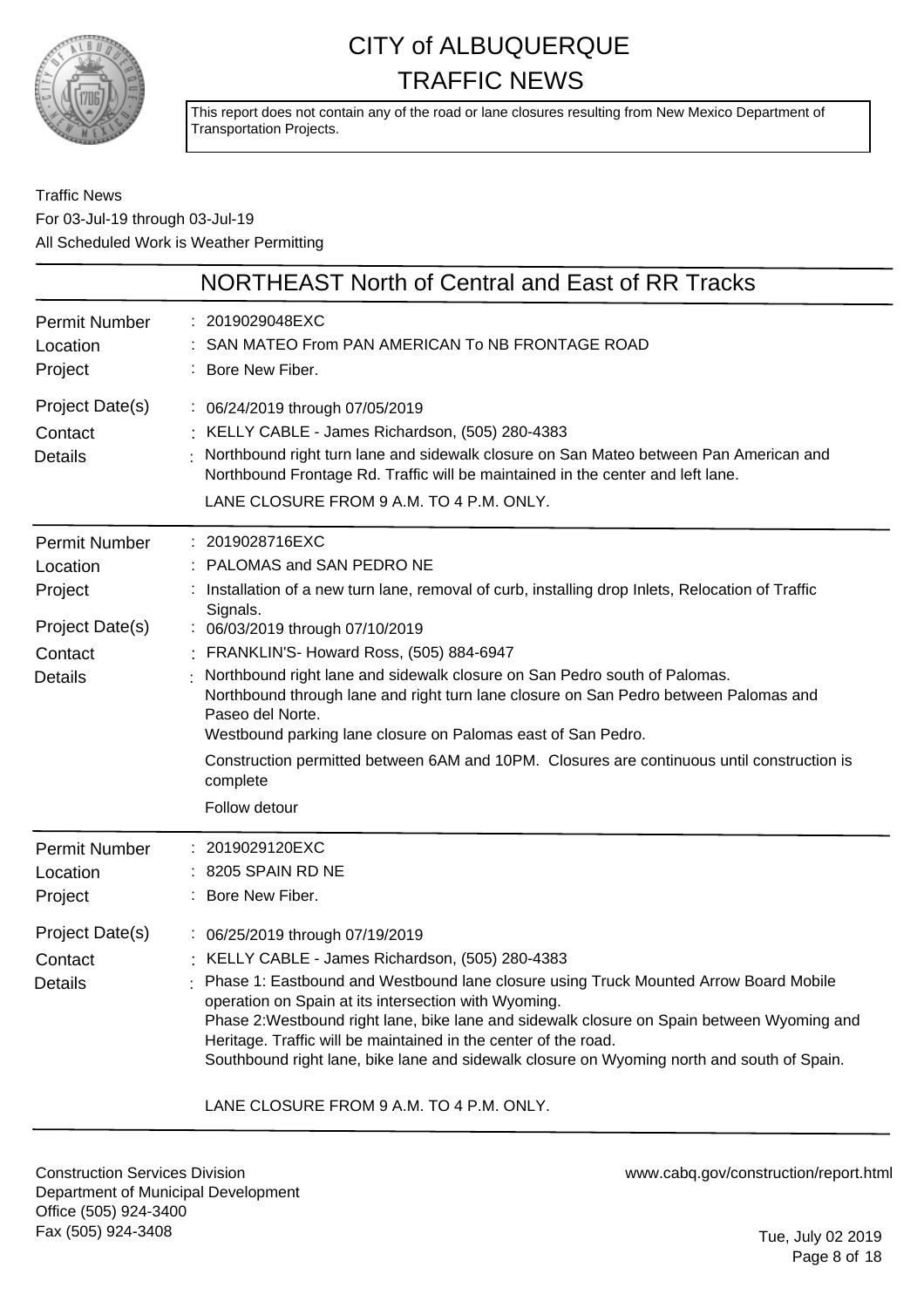

This report does not contain any of the road or lane closures resulting from New Mexico Department of Transportation Projects.

Traffic News For 03-Jul-19 through 03-Jul-19 All Scheduled Work is Weather Permitting

|                                             | NORTHEAST North of Central and East of RR Tracks                                                                                                                                                                                                                                                                                                                                         |
|---------------------------------------------|------------------------------------------------------------------------------------------------------------------------------------------------------------------------------------------------------------------------------------------------------------------------------------------------------------------------------------------------------------------------------------------|
| <b>Permit Number</b><br>Location<br>Project | : 2019029285EXC<br>: WYOMING From SAN ANTONIO To WYOMING<br>: Directional Bore- Install HDPE Conduit.                                                                                                                                                                                                                                                                                    |
| Project Date(s)                             | $\therefore$ 07/01/2019 through 07/06/2019                                                                                                                                                                                                                                                                                                                                               |
| Contact                                     | : ADB Companies - Dave Drury, (954) 515-2034                                                                                                                                                                                                                                                                                                                                             |
| Details                                     | : Phase 1: Southbound right lane, bike lane and sidewalk closure on Wyoming between North<br>Arroyo Del Pino and San Antonio. Traffic will be maintained in the center and left lane.<br>Phase 2: Westbound right lane, right turn lane and sidewalk closure on San Antonio west of<br>Wyoming. Traffic will be maintained in the left lane.<br>LANE CLOSURE FROM 9 A.M. TO 4 P.M. ONLY. |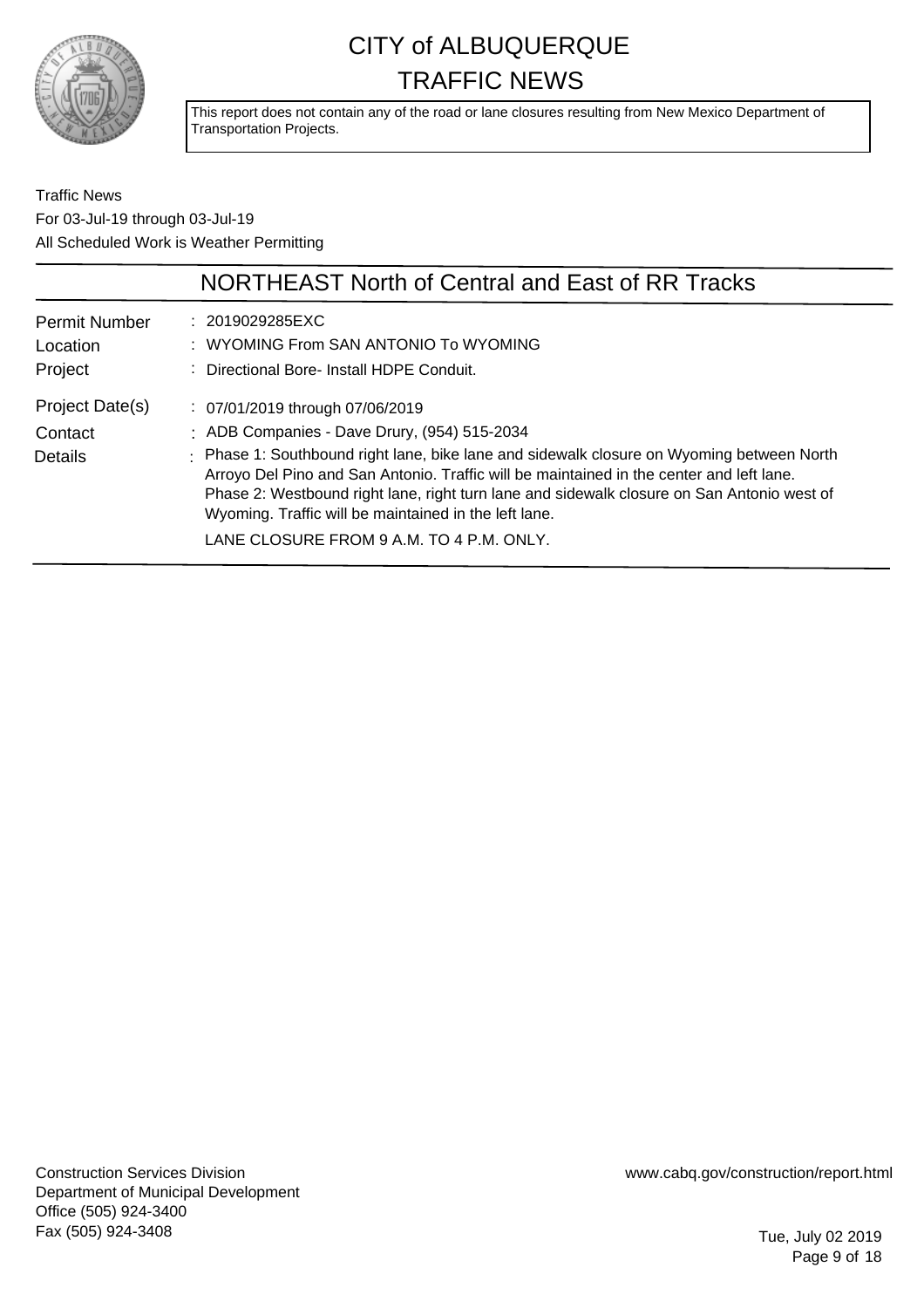

This report does not contain any of the road or lane closures resulting from New Mexico Department of Transportation Projects.

Traffic News For 03-Jul-19 through 03-Jul-19 All Scheduled Work is Weather Permitting

|                                              | NORTHWEST North of Central and West of RR Tracks                                                                                                                                                                                                |
|----------------------------------------------|-------------------------------------------------------------------------------------------------------------------------------------------------------------------------------------------------------------------------------------------------|
| <b>Permit Number</b><br>Location<br>Project  | : 2019029288EXC<br>2ND and GRIEGOS NW<br>: Replacing Curb.                                                                                                                                                                                      |
| Project Date(s)<br>Contact<br><b>Details</b> | : 07/03/2019 through 07/03/2019<br>: COA Fred Montoya (Street Maint.), (505) 857-8017<br>Northbound left lane closure on 2nd St. north of Griegos. Traffic will be maintained in the right<br>lane.<br>LANE CLOSURE FROM 9 A.M. TO 4 P.M. ONLY. |
| <b>Permit Number</b><br>Location<br>Project  | : 2019029215EXC<br>: 5124 2ND ST NW<br>: Install 2 Sidewalk Culverts.                                                                                                                                                                           |
| Project Date(s)<br>Contact<br><b>Details</b> | : 07/01/2019 through 07/08/2019<br>Total Utilities- Stacy Warden, (505) 975-4500<br>Northbound right lane and sidewalk closure on 2nd St. between Shannon and Delamar.<br>LANE CLOSURE FROM 9 A.M. TO 4 P.M. ONLY.                              |
| <b>Permit Number</b><br>Location<br>Project  | 2019029235SU<br>3RD From MARQUETTE To TIJERAS<br>: Construction Material Loading and Unloading                                                                                                                                                  |
| Project Date(s)<br>Contact<br><b>Details</b> | : 06/25/2019 through 07/05/2019<br>BRADBURY STAMM - Jim Lloyd, (505) 514-2824<br>Total closure of 3rd St. between Marquette Ave and Tijeras Ave. Follow Detour.<br>Closure is continuous until construction is complete.                        |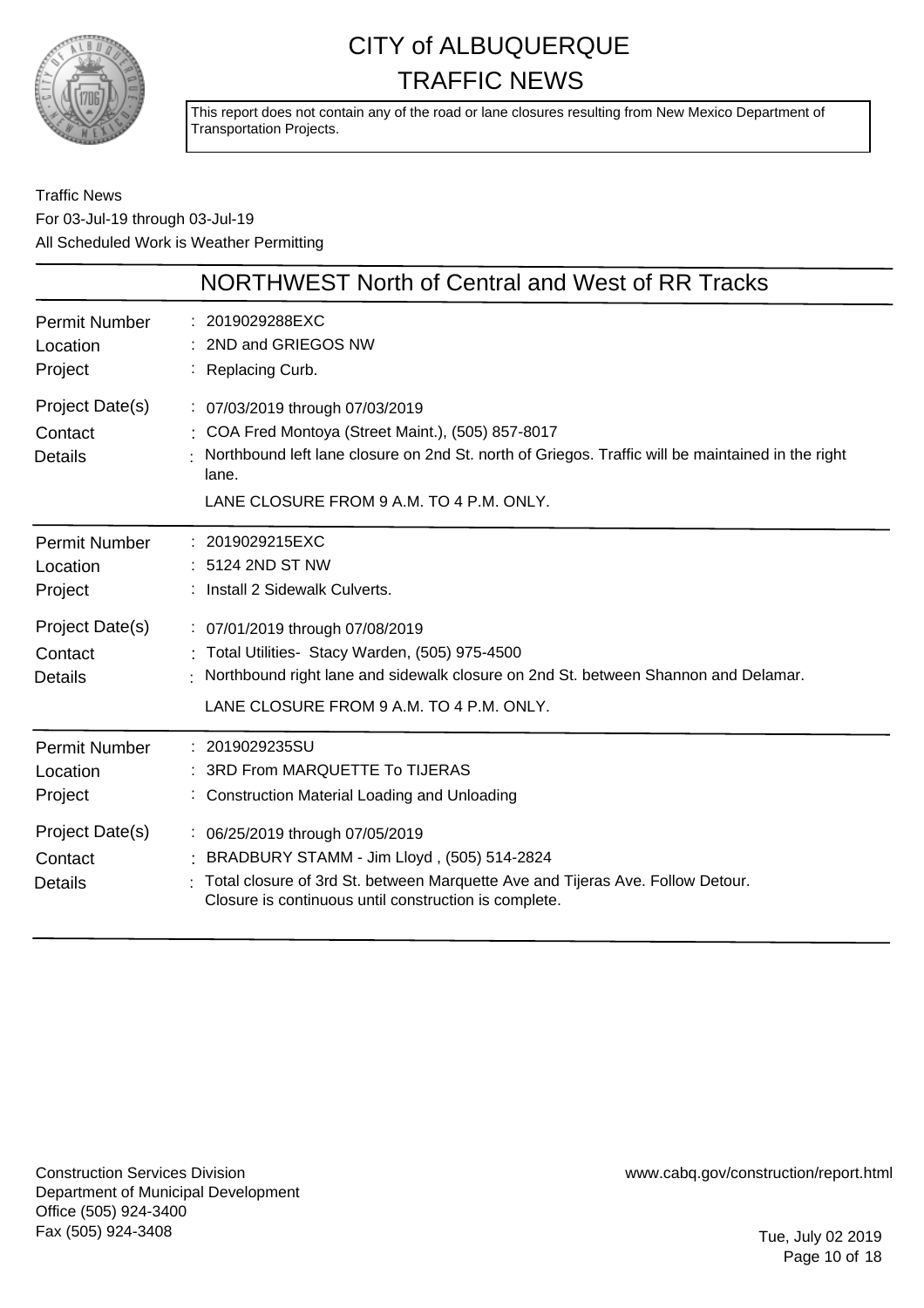

This report does not contain any of the road or lane closures resulting from New Mexico Department of Transportation Projects.

Traffic News For 03-Jul-19 through 03-Jul-19 All Scheduled Work is Weather Permitting

|                                              | NORTHWEST North of Central and West of RR Tracks                                                                                                                                                                                                                                                                                                                                 |
|----------------------------------------------|----------------------------------------------------------------------------------------------------------------------------------------------------------------------------------------------------------------------------------------------------------------------------------------------------------------------------------------------------------------------------------|
| <b>Permit Number</b><br>Location<br>Project  | : 2019029240EXC<br>2019 5TH NW<br>: Hydrant install for AFD sidewalk removal.                                                                                                                                                                                                                                                                                                    |
| Project Date(s)<br>Contact<br><b>Details</b> | : 06/28/2019 through 07/05/2019<br>: ABCWUA - Jerry Sanchez, (505) 289-3585<br>Northbound left lane and sidewalk closure on 5th north of Haines. Traffic will be maintained in<br>the tight lane.<br>LANE CLOSURE FROM 9 A.M. TO 4 P.M. ONLY.<br>Emergency utility work. Various lanes closed and potential sidewalk closures. Seek alternate<br>route.                          |
| <b>Permit Number</b><br>Location<br>Project  | : 2019029232EXC<br>452 62ND ST NW<br>: EMERGENCY SERVICE LEAK.                                                                                                                                                                                                                                                                                                                   |
| Project Date(s)<br>Contact<br><b>Details</b> | : 06/25/2019 through 07/29/2019<br>ABCWUA - Robert Santillanes, (505) 289-3548                                                                                                                                                                                                                                                                                                   |
| <b>Permit Number</b><br>Location<br>Project  | : 2019027836SE<br>COPPER From 10TH To 8TH                                                                                                                                                                                                                                                                                                                                        |
| Project Date(s)<br>Contact<br><b>Details</b> | : 04/13/2019 through 11/02/2019<br>DOWNTOWN GROWERS' MARKET- Danielle Schlobohm, (505) 252-2959<br>DOWNTOWN GROWERS MARKET<br>Total closure of eastbound Copper Ave between 10th St. and 8th St., and southbound 8th St.<br>between Copper Ave and Central Ave.<br>Westbound parking lane closure on Central Ave between 8th St. and 10th St.<br>Every Saturday from 7AM to 1PM. |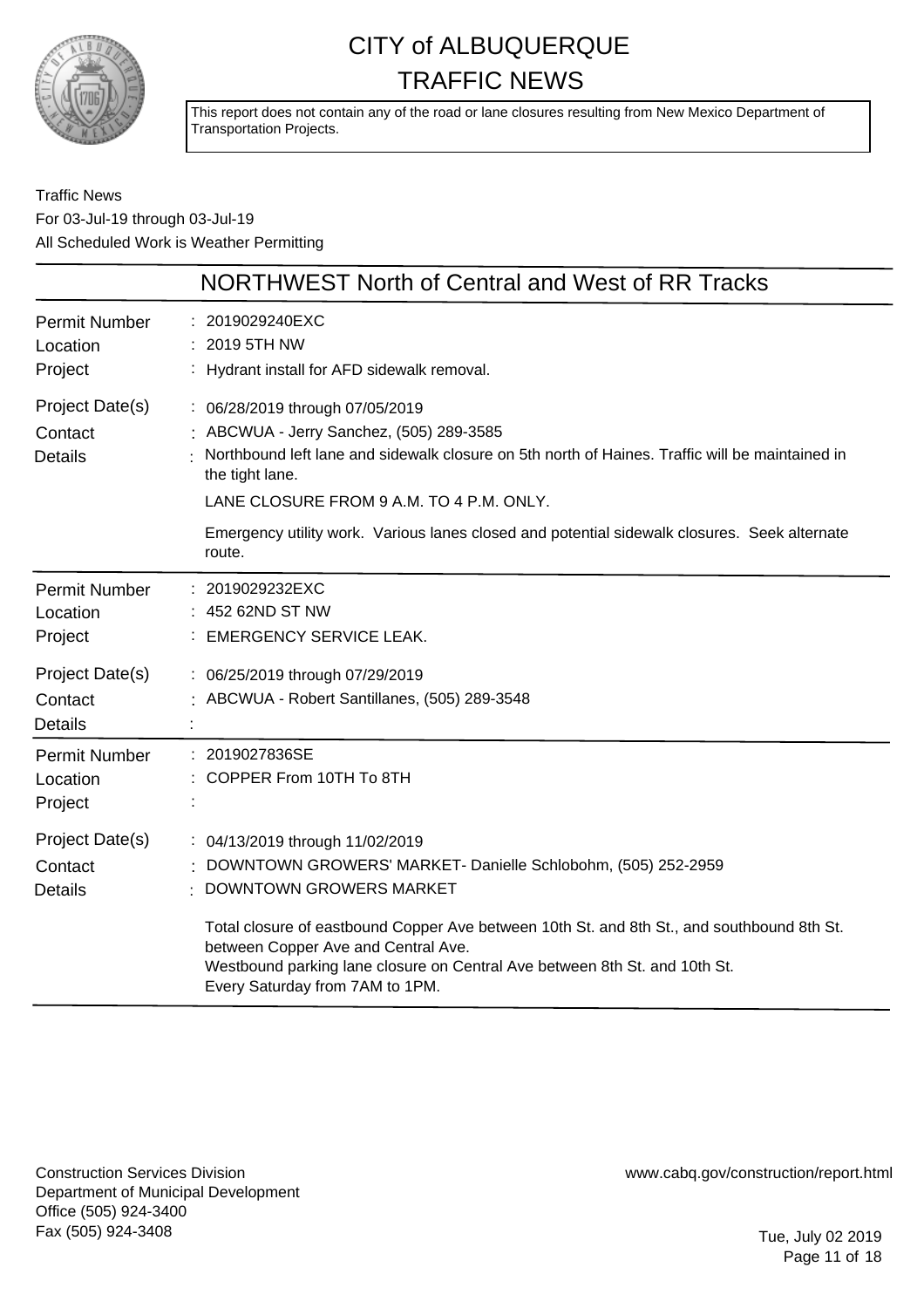

This report does not contain any of the road or lane closures resulting from New Mexico Department of Transportation Projects.

Traffic News For 03-Jul-19 through 03-Jul-19 All Scheduled Work is Weather Permitting

|                                                                                             | NORTHWEST North of Central and West of RR Tracks                                                                                                                                                                                                                                                                                                                                                                                                                                                                                                                                                                                                                                                                                                                                                    |
|---------------------------------------------------------------------------------------------|-----------------------------------------------------------------------------------------------------------------------------------------------------------------------------------------------------------------------------------------------------------------------------------------------------------------------------------------------------------------------------------------------------------------------------------------------------------------------------------------------------------------------------------------------------------------------------------------------------------------------------------------------------------------------------------------------------------------------------------------------------------------------------------------------------|
| <b>Permit Number</b><br>Location<br>Project                                                 | : 2019027639EXC<br>PARADISE From DAVENPORT To EAGLE RANCH<br>: Paradise Blvd Roadway Improvements Project                                                                                                                                                                                                                                                                                                                                                                                                                                                                                                                                                                                                                                                                                           |
| Project Date(s)<br>Contact<br><b>Details</b>                                                | : 04/08/2019 through 08/31/2019<br>: FRANKLINS - Craig Murray, (505) 884-6947<br>Eastbound lane and sidewalk closure on Paradise Blvd between Golf Course Rd. and<br>Davenport St. Eastbound traffic will shift to the center turn lane.<br>Eastbound right lane and sidewalk closure on Paradise Blvd between Davenport and Eagle<br>Ranch. Eastbound traffic will be reduced to one lane.<br>North and southbound outside lane closures on Golf Course Rd, at Paradise Blvd.<br>WATCH FOR BIKES! BICYCLISTS ARE ALLOWED USE OF FULL LANE.<br>Construction permitted between 6AM and 10PM. Closures are continuous until construction is<br>complete<br>4/19: Eastbound right lane and sidewalk closure on Paradise between Academy and Davenport.<br>Traffic will be maintained in the left lane. |
| <b>Permit Number</b><br>Location<br>Project<br>Project Date(s)<br>Contact<br><b>Details</b> | : 2019029283EXC<br>VENTANA RANCH and RAINBOW BLVD NW<br>Replacing Curb & Gutter.<br>: 07/02/2019 through 07/03/2019<br>: COA Fred Montoya (Street Maint.), (505) 857-8017<br>Southbound right lane and sidewalk closure on Rainbow north of Ventana Ranch.<br>Construction permitted between 6AM and 10PM. Closures are continuous until construction is<br>complete                                                                                                                                                                                                                                                                                                                                                                                                                                |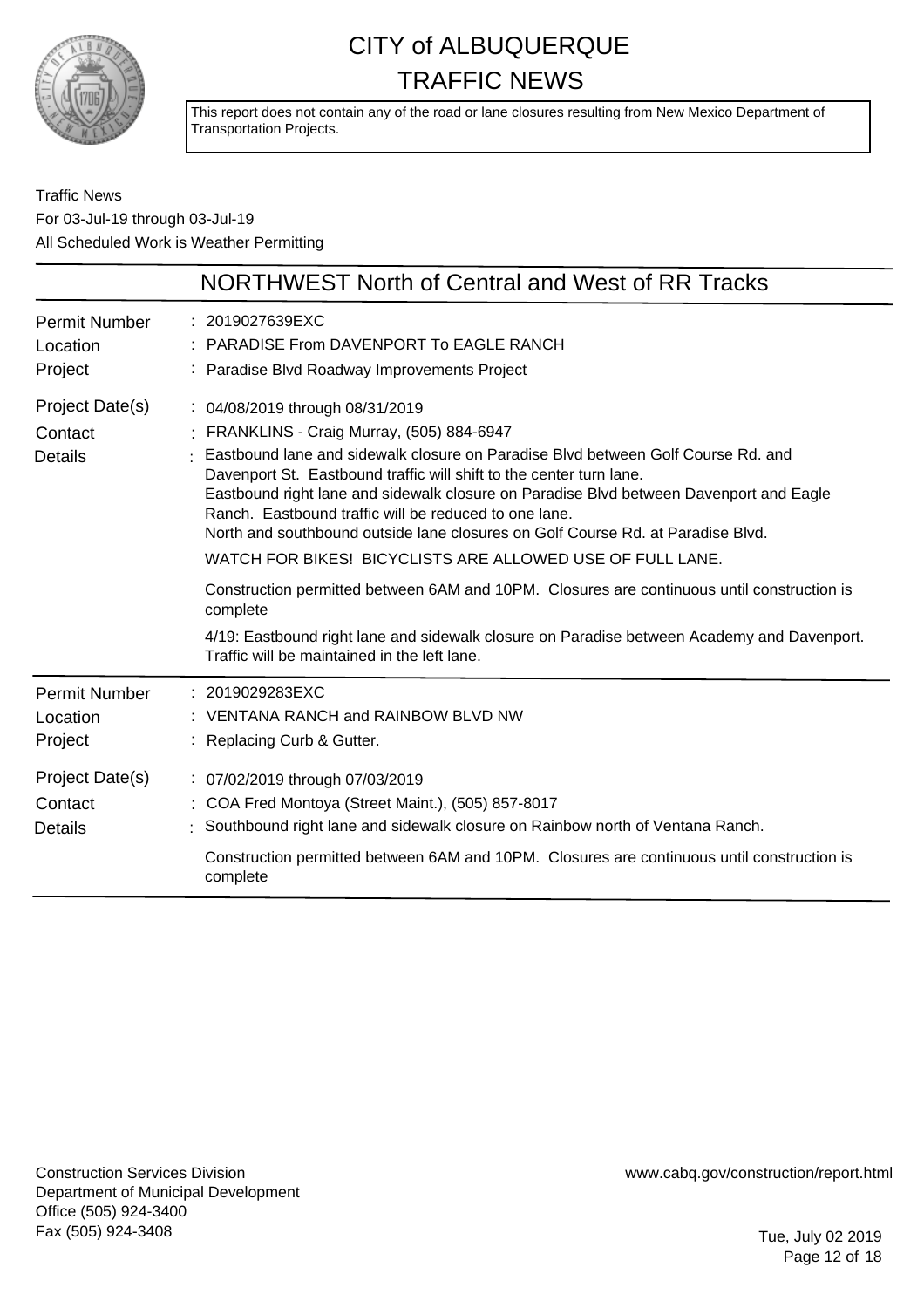

This report does not contain any of the road or lane closures resulting from New Mexico Department of Transportation Projects.

Traffic News For 03-Jul-19 through 03-Jul-19 All Scheduled Work is Weather Permitting

|                                             | NORTHWEST North of Central and West of RR Tracks                                                                                                                                                                                                                                                                                                                                                                                                                                                                                                               |
|---------------------------------------------|----------------------------------------------------------------------------------------------------------------------------------------------------------------------------------------------------------------------------------------------------------------------------------------------------------------------------------------------------------------------------------------------------------------------------------------------------------------------------------------------------------------------------------------------------------------|
| <b>Permit Number</b><br>Location<br>Project | : 2019028245EXC<br>: RIO GRANDE From CANDELARIA To RIO GRANDE<br>: Roundabout Construction                                                                                                                                                                                                                                                                                                                                                                                                                                                                     |
| Project Date(s)<br>Contact<br>Details       | $\therefore$ 05/13/2019 through 09/18/2019<br>: CORNERSTONE CONTRACTOR'S LLC - ELOY M. NEVAREZ, (505) 385-7531<br>: Phase I (5/13 - 7/8): North and southbound inside thru and turn lane closure; traffic will shift to<br>the striped bike lane. Westbound turn and thru lane closure; two-way traffic will be maintained<br>with an eastbound traffic split.<br>ALL DIRECTIONAL MOVEMENTS WILL BE RESTRICTED TO ONE LANE, EXPECT DELAYS.<br>Additional phases to follow.<br>Closure is continuous until construction is complete.<br>Work hours: 6AM to 10PM |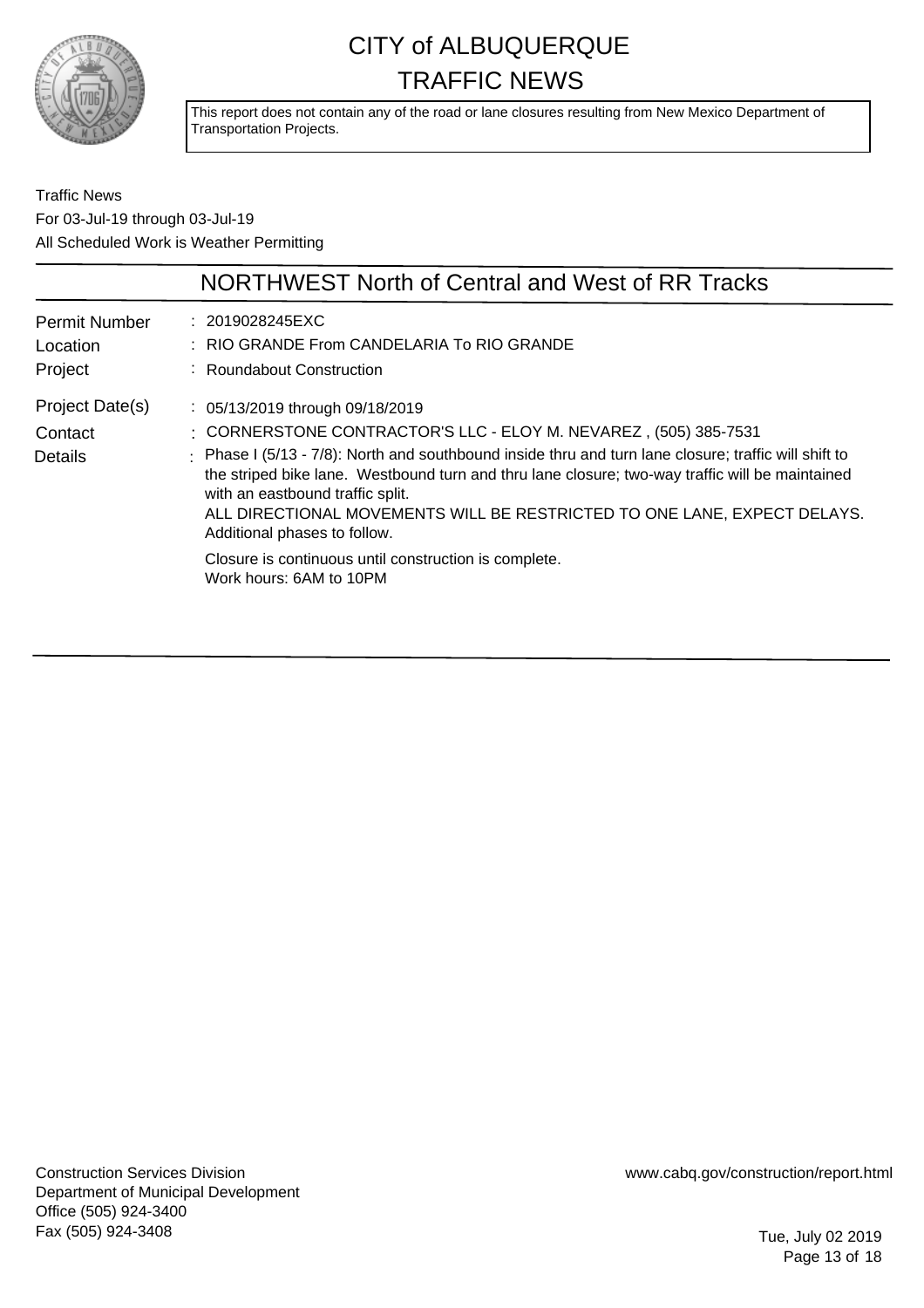

This report does not contain any of the road or lane closures resulting from New Mexico Department of Transportation Projects.

### Traffic News For 03-Jul-19 through 03-Jul-19 All Scheduled Work is Weather Permitting

|                                                                                             | <b>SOUTHEAST South of Central and East of RR Tracks</b>                                                                                                                                                                                                                                                                                                                                                                                                                                                                                                                                             |
|---------------------------------------------------------------------------------------------|-----------------------------------------------------------------------------------------------------------------------------------------------------------------------------------------------------------------------------------------------------------------------------------------------------------------------------------------------------------------------------------------------------------------------------------------------------------------------------------------------------------------------------------------------------------------------------------------------------|
| <b>Permit Number</b><br>Location<br>Project                                                 | : 2019028803EXC<br>BROADWAY From HAZELDINE To LEAD<br>: 48" sewer rehab.                                                                                                                                                                                                                                                                                                                                                                                                                                                                                                                            |
| Project Date(s)<br>Contact<br><b>Details</b>                                                | : 06/19/2019 through 07/10/2019<br>: TLC - Angie Gibson, (505) 761-5546<br>Northbound total closure with northbound traffic being maintained in the southbound left lane on<br>Broadway between Hazeldine and Iron.<br>WATCH FOR BIKES! BICYCLISTS ARE ALLOWED USE OF FULL LANE.<br>Construction permitted between 6AM and 10PM. Closures are continuous until construction is<br>complete<br>Emergency utility work. Various lanes closed and potential sidewalk closures. Seek alternate<br>route.                                                                                                |
| <b>Permit Number</b><br>Location<br>Project<br>Project Date(s)<br>Contact<br><b>Details</b> | 2019029203EXC<br>2820 CENTRAL AVE SE<br>Remove 2 Decorative Light Pole, demo concrete and relocate light fixtures 10 feet away from<br>former location.<br>: 07/01/2019 through 07/26/2019<br>B & D- Felipe Varela, (505) 299-4464<br>Eastbound sidewalk closure on Central west of Girard.<br>LANE CLOSURE FROM 9 A.M. TO 4 P.M. ONLY.                                                                                                                                                                                                                                                             |
| <b>Permit Number</b><br>Location<br>Project<br>Project Date(s)<br>Contact<br><b>Details</b> | 2019028968EXC<br><b>CENTRAL From CONCHAS To EUBANK</b><br>Repair Street Light Circuit - Directional Bore, Install Pull Boxes.<br>: 06/17/2019 through 07/12/2019<br>: BIXBY- Chris Perez, (505) 366-4660<br>Phase 1: Total closure on Central using Truck Mounted Arrowboard Mobile operation between<br>Conchas and Espejo.<br>Phase 2: Eastbound and Westbound right lane and sidewalk closures between Altez and<br>Glorieta.<br>Closure on both sides of the street simultaneously not permitted.<br>Construction permitted between 6AM and 10PM. Closures are continuous until construction is |
|                                                                                             | complete                                                                                                                                                                                                                                                                                                                                                                                                                                                                                                                                                                                            |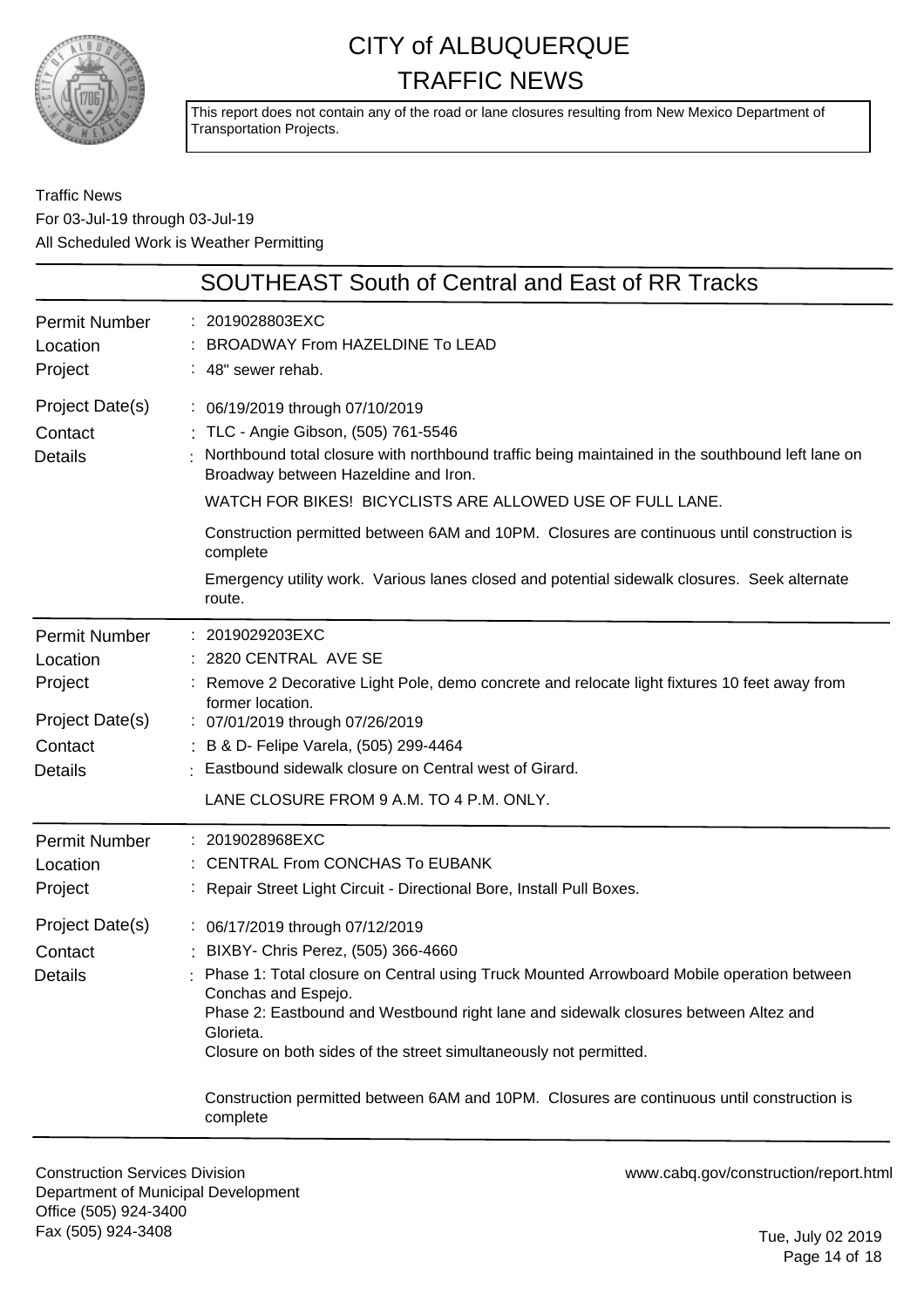

This report does not contain any of the road or lane closures resulting from New Mexico Department of Transportation Projects.

### Traffic News For 03-Jul-19 through 03-Jul-19 All Scheduled Work is Weather Permitting

|                                             | <b>SOUTHEAST South of Central and East of RR Tracks</b>                                                                                                                                                                                                                                                                                                                                                                                                                                               |
|---------------------------------------------|-------------------------------------------------------------------------------------------------------------------------------------------------------------------------------------------------------------------------------------------------------------------------------------------------------------------------------------------------------------------------------------------------------------------------------------------------------------------------------------------------------|
| <b>Permit Number</b><br>Location<br>Project | : 2019028751EXC<br>: RANDOLPH and UNIVERSITY SE<br>: Road Construction, Electrical, Curb, Sidewalk and Paving.                                                                                                                                                                                                                                                                                                                                                                                        |
| Project Date(s)<br>Contact<br>Details       | : 06/03/2019 through 07/30/2019<br>: ALB. ASPHALT - Fred Arellano, (505) 831-7311<br>: Westbound/Southbound total closure on Randolph with westbound/southbound traffic being<br>maintained in the center of the road between Randolph Ct. and Flightway.<br>Construction permitted between 6AM and 10PM. Closures are continuous until construction is<br>complete<br>Southbound right lane closure on University between Randolph Ct. and Access Rd. to Car<br>Rentals. Two way traffic maintained. |
| <b>Permit Number</b><br>Location<br>Project | : 2019028807EXC<br>UNIVERSITY From SUNPORT To RANDOLPH<br>Electrical Conduits and Light Poles and a New Bikepath.                                                                                                                                                                                                                                                                                                                                                                                     |
| Project Date(s)<br>Contact<br>Details       | : 06/10/2019 through 07/08/2019<br>: ALB. ASPHALT - Fred Arellano, (505) 831-7311<br>Northbound right lane and shoulder closure on University between Sunport and Randolph.<br>Eastbound right lane and shoulder closure on Randolph between University and Commercial<br>Office Center.<br>Traffic will be maintained in the left lane.<br>Construction permitted between 6AM and 10PM. Closures are continuous until construction is<br>complete                                                    |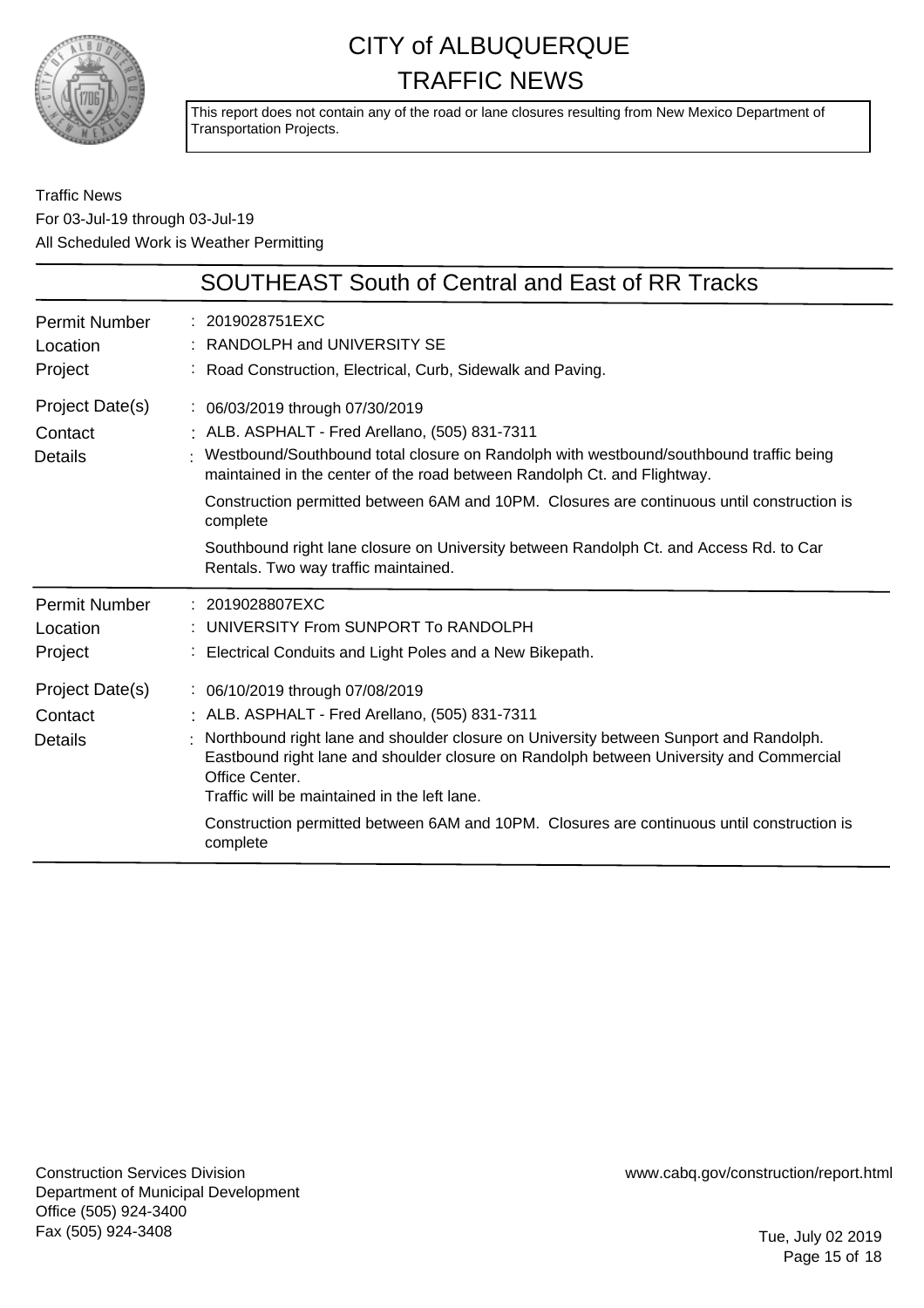

This report does not contain any of the road or lane closures resulting from New Mexico Department of Transportation Projects.

Traffic News For 03-Jul-19 through 03-Jul-19 All Scheduled Work is Weather Permitting

|                                              | SOUTHWEST South of Central and West of RR Tracks                                                                                                                                                                                                                                                                                                                                                                                                                         |
|----------------------------------------------|--------------------------------------------------------------------------------------------------------------------------------------------------------------------------------------------------------------------------------------------------------------------------------------------------------------------------------------------------------------------------------------------------------------------------------------------------------------------------|
| <b>Permit Number</b><br>Location<br>Project  | : 2019028916EXC<br>: 2212 2ND ST SW<br>: Collapsed Reccl Interceptor Main Line                                                                                                                                                                                                                                                                                                                                                                                           |
| Project Date(s)<br>Contact<br><b>Details</b> | : 06/06/2019 through 07/03/2019<br>: ABCWUA - Arlo Gonzales, (505) 239-0089<br>Total street closure on 2nd St. south of southern.<br>Construction permitted between 6AM and 10PM. Closures are continuous until construction is<br>complete<br>Emergency utility work. Various lanes closed and potential sidewalk closures. Seek alternate<br>route.<br>Follow detour                                                                                                   |
| Permit Number<br>Location<br>Project         | : 2019028958EXC<br>: BRIDGE 8418, WB BRIDGE OVER RIO GRANDE<br>: Epoxy Overlay.                                                                                                                                                                                                                                                                                                                                                                                          |
| Project Date(s)<br>Contact<br><b>Details</b> | : 06/17/2019 through 07/05/2019<br>HASSE CONTRACTING- Stacie Sosa, (505) 250-8922<br>Phase 1: Westbound right lane and sidewalk closure on Bridge between 8th St. and La Vega.<br>Traffic will be maintained in the left lane.<br>Phase 2: Westbound left lane closure on Bridge between 8th St. and La vega. Traffic will be<br>maintained in the right lane.<br>Construction permitted between 6AM and 10PM. Closures are continuous until construction is<br>complete |
| <b>Permit Number</b><br>Location<br>Project  | 2019027863SU<br>CENTRAL From BROADWAY To CENTRAL<br>: Closure for material loading.                                                                                                                                                                                                                                                                                                                                                                                      |
| Project Date(s)<br>Contact<br><b>Details</b> | : 04/22/2019 through 05/18/2020<br>: KASSAM CONST. - Matt Ferreira, (505) 415-4568<br>Southbound parking lane and sidewalk closure on Broadway Blvd between Central Ave and<br>Gold Ave. No impact to southbound traffic.<br>Closure is continuous until construction is complete.                                                                                                                                                                                       |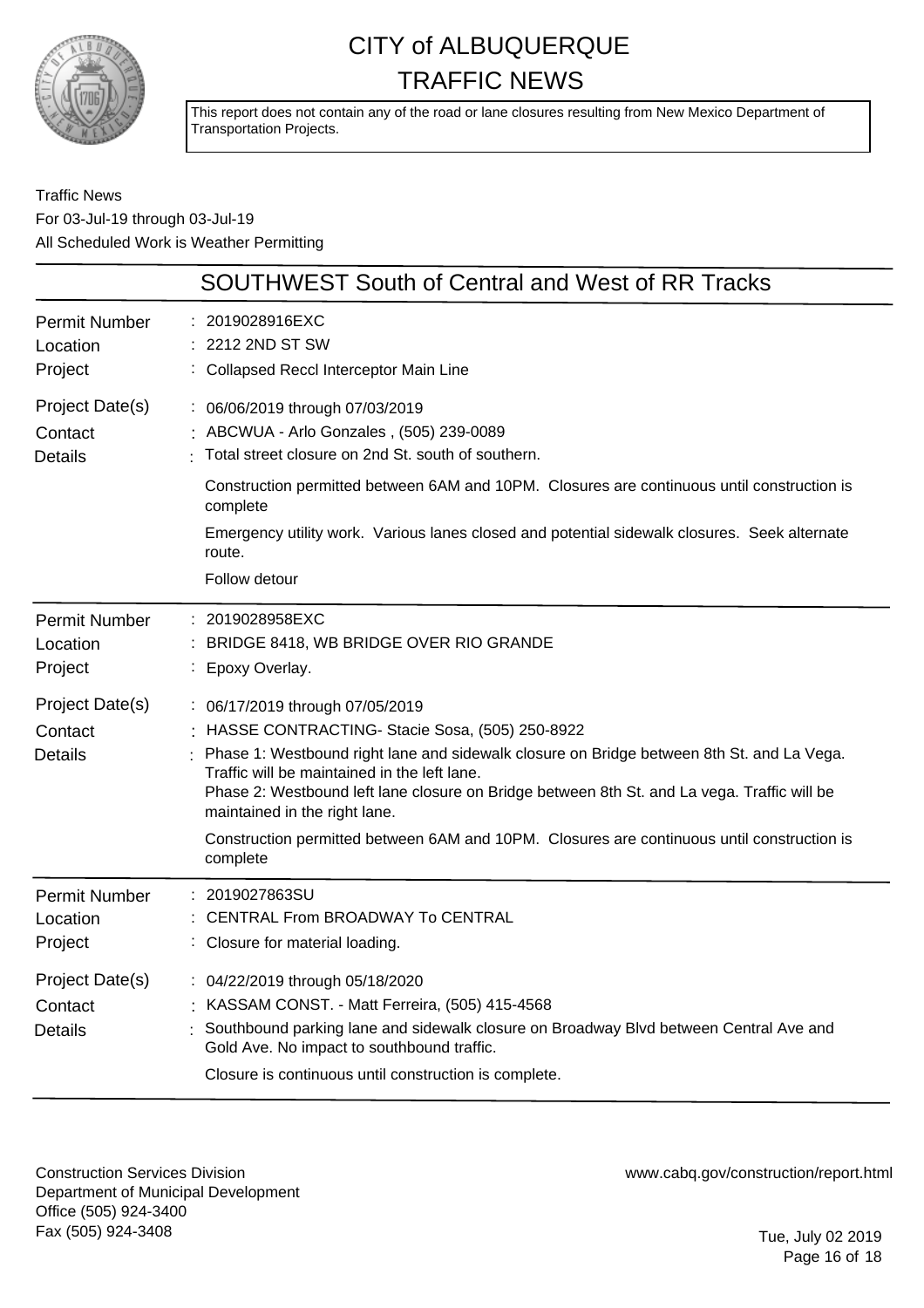

This report does not contain any of the road or lane closures resulting from New Mexico Department of Transportation Projects.

### Traffic News For 03-Jul-19 through 03-Jul-19 All Scheduled Work is Weather Permitting

|                                              | <b>SOUTHWEST South of Central and West of RR Tracks</b>                                                                                                                                                                                                                                                                                                                                           |
|----------------------------------------------|---------------------------------------------------------------------------------------------------------------------------------------------------------------------------------------------------------------------------------------------------------------------------------------------------------------------------------------------------------------------------------------------------|
| <b>Permit Number</b><br>Location<br>Project  | 2019027670SE<br>3RD From MARQUETTE To ROMA                                                                                                                                                                                                                                                                                                                                                        |
| Project Date(s)<br>Contact<br><b>Details</b> | : 04/08/2019 through 10/01/2019<br>: CONVENTION CENTER Damian Lopez-Gaston, (505) 463-7043<br>CIVIC PLAZA SUMMER CLOSURE<br>Total closure of 3rd St. between Marquette Ave and Tijeras Ave. Follow Detour<br>Closure is continuous throughout the summer months.                                                                                                                                  |
| Permit Number<br>Location<br>Project         | : 2019027741EXC<br>: IRON From ALCALDE To 14TH<br>: Full road closure. Remove and replace storm drain lines, install 9'x6'CBC and manholes.                                                                                                                                                                                                                                                       |
| Project Date(s)<br>Contact<br><b>Details</b> | : 04/15/2019 through 07/05/2019<br>NM UNDERGROUND Casey Thompson, (505) 401-2187<br>Total street closure on Iron between Alcalde and 14th St.<br>Construction permitted between 6AM and 10PM. Closures are continuous until construction is<br>complete<br>Follow detour                                                                                                                          |
| <b>Permit Number</b><br>Location<br>Project  | 2019028271EXC<br>SILVER at 5TH SW<br>Demolition of Existing Annex Building @ Alvarado Square - Phase 2                                                                                                                                                                                                                                                                                            |
| Project Date(s)<br>Contact<br><b>Details</b> | : 06/01/2019 through 08/08/2019<br>HB CONSTRUCTION - Erik Matthews, (505) 208-2368<br>Total westbound lane and sidewalk closure on Silver Ave between 4th St. and 5th St. Follow<br>detour.<br>Northbound sidewalk and parking lane closure on 5th St. between Silver Ave and Gold Ave.<br>Construction permitted between 6AM and 10PM. Closures are continuous until construction is<br>complete |